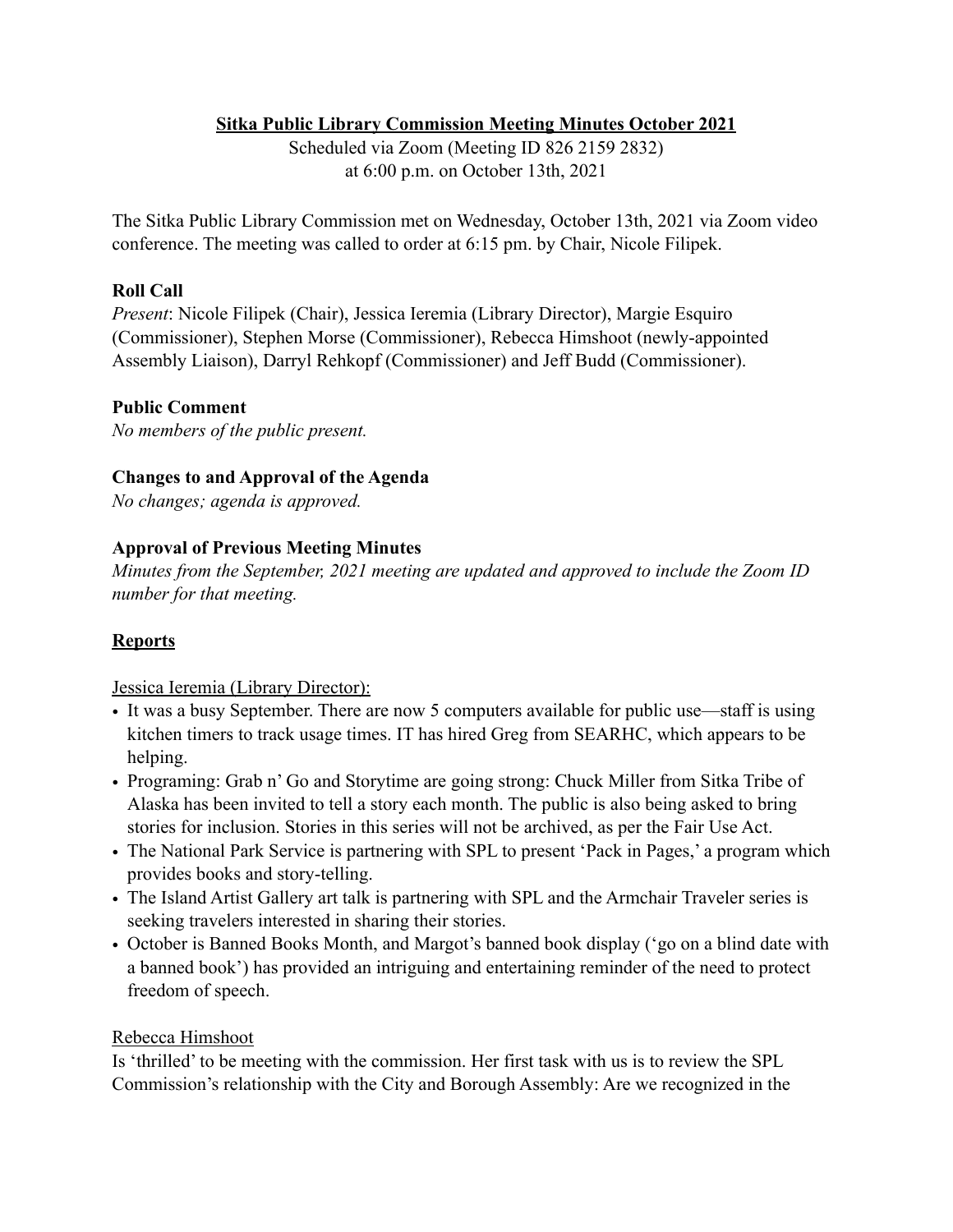charter? Are we aligned with and necessary to the work of the Assembly? She intends to serve as a pathway between the Assembly and this commission.

#### Nicole Filipek

We are a quarter of the way through the fiscal year: SPL appears to be 'right on track'.

## *Jeff Budd*

Friends of the Library have been discussing ideas preparing for SPL's centennial celebration next year such as a trivia contest to help develop a library logo; a battle of the books with Sitka High School and public tours of past sites of the Sitka Public Library. The December Grind will also highlight the library.

## *Margie Esquiro*

The Centennial Committee will in the future share its meeting minutes with the library commission in order to ensure that the actions of the Centennial Committee are in agreement with and are supported by the library commission.

# **Old Business**

*Creation of a policy for art donated to SPL (continued)*: In addition to other desirable aspects of an art donation policy previously discussed, the director is asked to continue to draft a policy that discourages a potential donor from (1) bringing a potential donation physically to the library unless the commission requests it; and (2) to require a potential donor to provide confirmation of legal ownership of the intended donation.

**A Motion requesting the director continue drafting an art donation policy incorporating the two points, above, is made by M.E./seconded by S.M., and passes unanimously.**

## **New business**

*Review of the User Experience Library Intern's project:* A Powerpoint/slide presentation report was produced covering all aspects of the intern's information gathering, collected by speaking with patrons, staff and the public in general. Issues raised include a need for dedicated 'zones' in the library which could lead to a better assignment of space among user groups with differing tastes in noise levels, privacy, etc. The library director, who spoke oftenbwith the intern, says the comments collected were helpful guides to areas to work on. It was also evident that the public notices and cares about the library as it grows and changes through building transitions, etc.